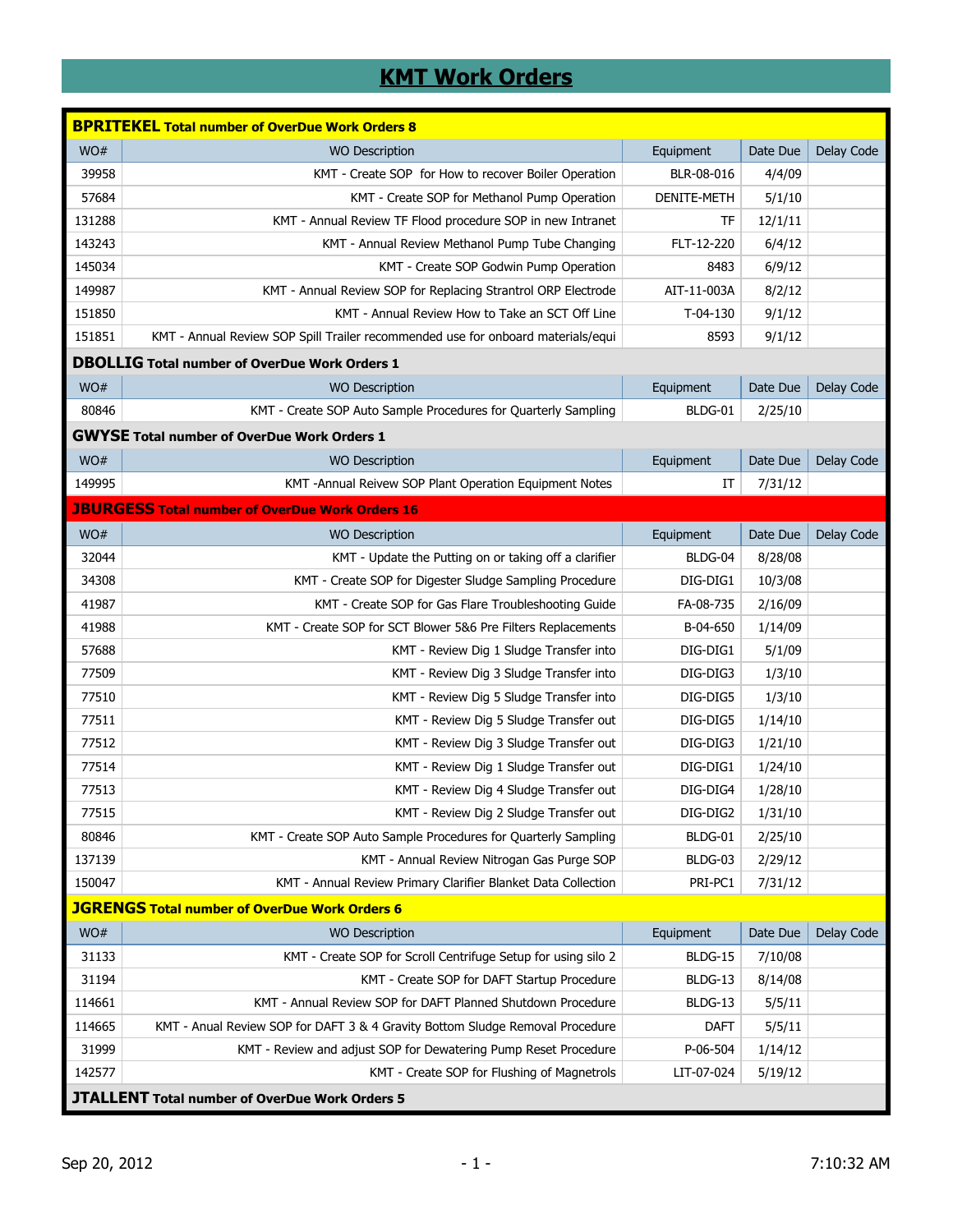## **KMT Work Orders**

| <b>JTALLENT Total number of OverDue Work Orders 5</b> |                                                                                |                 |          |            |  |  |  |
|-------------------------------------------------------|--------------------------------------------------------------------------------|-----------------|----------|------------|--|--|--|
| WO#                                                   | <b>WO Description</b>                                                          | Equipment       | Date Due | Delay Code |  |  |  |
| 35765                                                 | KMT - Create SOP for Odor Reports - Recording/Investigating/Follow-up          | BLDG-01         | 3/31/11  |            |  |  |  |
| 40194                                                 | KMT - Create SOP for Switchgear2                                               | PMM-00-001B     | 6/30/11  |            |  |  |  |
| 40193                                                 | KMT - Create SOP for Switchgear1                                               | PMM-00-001A     | 6/30/11  |            |  |  |  |
| 70843                                                 | KMT - Create SOP for Power Distribution from PSG1 and 2 to MCCs                | ELEC-SITE       | 10/12/09 |            |  |  |  |
| 149990                                                | KMT - Annual Review SOP for Manual Power Switch at PSS 10                      | <b>LEWWTP</b>   | 7/31/12  |            |  |  |  |
|                                                       | <b>JWRIGHT Total number of OverDue Work Orders 31</b>                          |                 |          |            |  |  |  |
| WO#                                                   | <b>WO Description</b>                                                          | Equipment       | Date Due | Delay Code |  |  |  |
| 40996                                                 | KMT - Create SOP Digesters/Heat Loop and boilers AHU-08-050 Shutdown procedure | AHU-08-050      | 1/29/09  |            |  |  |  |
| 56008                                                 | KMT - Create SOP for WTW Initial Calibration                                   | AE-04-102       | 4/13/09  |            |  |  |  |
| 70843                                                 | KMT - Create SOP for Power Distribution from PSG1 and 2 to MCCs                | ELEC-SITE       | 10/12/09 |            |  |  |  |
| 57684                                                 | KMT - Create SOP for Methanol Pump Operation                                   | DENITE-METH     | 5/1/10   |            |  |  |  |
| 107146                                                | KMT - Benenficial Use Annual Report Creation SOP                               | <b>ADMIN</b>    | 2/2/11   |            |  |  |  |
| 114665                                                | KMT - Anual Review SOP for DAFT 3 & 4 Gravity Bottom Sludge Removal Procedure  | <b>DAFT</b>     | 5/5/11   |            |  |  |  |
| 114632                                                | KMT - Create SOP for On-Site Spill Sample Collection                           | <b>LEWWTP</b>   | 5/5/11   |            |  |  |  |
| 117856                                                | KMT - Annual Review SOP for Unusual Influent Sample Collection                 | BLDG-06         | 6/3/11   |            |  |  |  |
| 118238                                                | KMT - Create SOP for SCAN Nitro::lyser - Scheduled Cleaning                    | AIT-04-100      | 6/9/11   |            |  |  |  |
| 123510                                                | KMT- Annual Review Snagit Tutorial OEM                                         | ΙΤ              | 8/8/11   |            |  |  |  |
| 129565                                                | KMT - Create pH cleaning and Conditiong SOP                                    | AIT-03-805      | 10/1/11  |            |  |  |  |
| 132282                                                | KMT - Create SOP for Spill Mats Annual Inspection of Condition Assessment      | <b>SAFETY</b>   | 12/30/11 |            |  |  |  |
| 134138                                                | KMT - Create SOP for Centrifuge Feed Sample Procedure DIG_SOP_001_01           | DIG             | 1/16/12  |            |  |  |  |
| 135291                                                | KMT - Annual Review SOP NTF Flood                                              | NTF-05-100      | 1/31/12  |            |  |  |  |
| 135290                                                | KMT - Annual Review SOP for How to put a filter into denitrification mode      | FLT-12-210      | 1/31/12  |            |  |  |  |
| 135293                                                | KMT-Annual Review for WTW How to replace DO probe membrane cap                 | AIT-04-100      | 1/31/12  |            |  |  |  |
| 137061                                                | KMT - Create SOP Dewatering "Ploymer Sample Collection"                        | DEW-POLYMER     | 2/29/12  |            |  |  |  |
| 137142                                                | KMT - Annual Review SOP Simplex - How to Disable a Point                       | FACP-09-950     | 2/29/12  |            |  |  |  |
| 138488                                                | KMT - Create SMP for Struvite Removal Centrate Return Pumps/Pipework           | <b>CENTRATE</b> | 3/9/12   |            |  |  |  |
| 140412                                                | KMT - Review SOP on How to Upload Imges to InfoNet                             | <b>SOFTWARE</b> | 3/14/12  |            |  |  |  |
| 52944                                                 | KMT - Create SOP for TF Flush and Brush                                        | TF              | 6/15/12  |            |  |  |  |
| 142577                                                | KMT - Create SOP for Flushing of Magnetrols                                    | LIT-07-024      | 5/19/12  |            |  |  |  |
| 145034                                                | KMT - Create SOP Godwin Pump Operation                                         | 8483            | 6/9/12   |            |  |  |  |
| 146931                                                | KMT - Annual Review SOP for WTW VARION Ammonia/Nitrate Calibration             | AIT-11-000A     | 7/7/12   |            |  |  |  |
| 149999                                                | KMT - Annual Review SOP Placing an SCT Online                                  | $T-04-130$      | 7/31/12  |            |  |  |  |
| 149989                                                | KMT - Annual Review ChemScan Special Sample Analysis                           | AE/AIT-12-120   | 7/31/12  |            |  |  |  |
| 149995                                                | KMT -Annual Reivew SOP Plant Operation Equipment Notes                         | IT              | 7/31/12  |            |  |  |  |
| 152228                                                | KMT - Annual Review Plant Shutdown (Non-Electrical) SOP                        | <b>LEWWTP</b>   | 8/31/12  |            |  |  |  |
| 152221                                                | KMT - Annual Review for How to Perform an annual SOP review                    | <b>LEWWTP</b>   | 8/31/12  |            |  |  |  |
| 152220                                                | KMT - Annual SOP Review ChemScan Flow Cell Mechanical Cleaning                 | AE/AIT-12-120   | 8/31/12  |            |  |  |  |
|                                                       | <b>KBISH Total number of OverDue Work Orders 7</b>                             |                 |          |            |  |  |  |
| WO#                                                   | <b>WO Description</b>                                                          | Equipment       | Date Due | Delay Code |  |  |  |
| 127172                                                | KMT - Create SOP for Dumping Rag Buckets at Headworks                          | HW              | 8/29/11  |            |  |  |  |
| 131288                                                | KMT - Annual Review TF Flood procedure SOP in new Intranet                     | TF              | 12/1/11  |            |  |  |  |